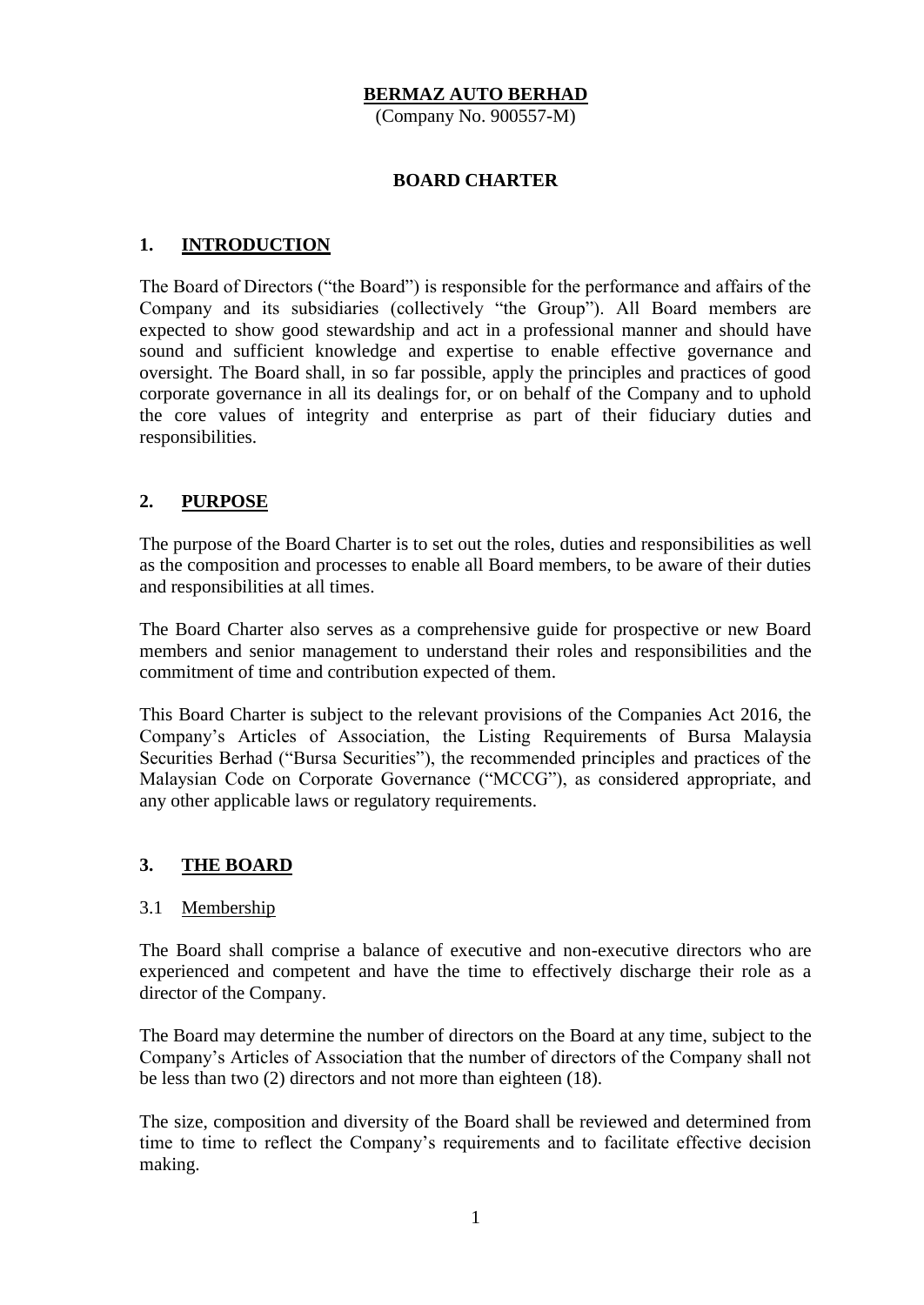In compliance with the Listing Requirements of Bursa Securities, at least two (2) or majority of the Board members, whichever is higher, shall be Independent Non-Executive Directors who provide independent judgement and objectivity.

The tenure of an Independent Non-Executive Director shall not exceed a cumulative term limit of twelve (12) years. However, the retention of Independent Directors after serving a cumulative term of nine (9) years, the Board shall, upon the recommendation from the Nomination Committee, justify and seek annual shareholders' approval in accordance with MCCG.

### 3.2 Executive Chairman and Chief Executive Officer ("CEO") and other Directors

The positions of Chairman and CEO are distinct and separated to ensure that there is a balance of power and authority. The Chairman, in leading the Board in its collective oversight of the management, is responsible for ensuring the smooth and effective functioning of the Board, while the CEO is responsible for day to day management of the business and implementation of the Board's policies and decisions. The CEO in association with the Chairman shall jointly oversee some of the divisional function of the Group.

The Chairman of the Company is an executive position and the Board is satisfied with the executive capacity of the Chairman in view of his vast experience in the automotive segment. With his extensive industrial knowledge and his unwavering dedication and commitment, the Board is confident he is able to bring the Group to even a greater height.

The CEO leads the senior management of the Company in making and implementing the day-to-day decisions on the business operations, managing resources and risks in pursuing the corporate objectives of the Group. He brings material and other relevant matters to the Board, motivates employees, and drives change/innovation and growth within the Group.

In addition, the presence of the Independent Directors, have provided the necessary checks and balances on the decision making process of the Board. The significant contributions of the Independent Directors in the decision making process is evidenced in their participation as members of the various committees of the Board.

#### 3.2.1 Role of the Executive Chairman

The Executive Chairman is elected by the Board and will preside at all Board meetings and general meetings of the Company. The Executive Chairman will ensure that procedural rules are followed in the conduct of meetings and that decisions made are formally recorded and adopted.

The responsibilities of the Executive Chairman, amongst others, are as follows:-

- (i) providing leadership for the Board so that the Board can perform its responsibilities effectively;
- (ii) setting the board agenda and ensuring the Board members receive complete and accurate information in a timely manner;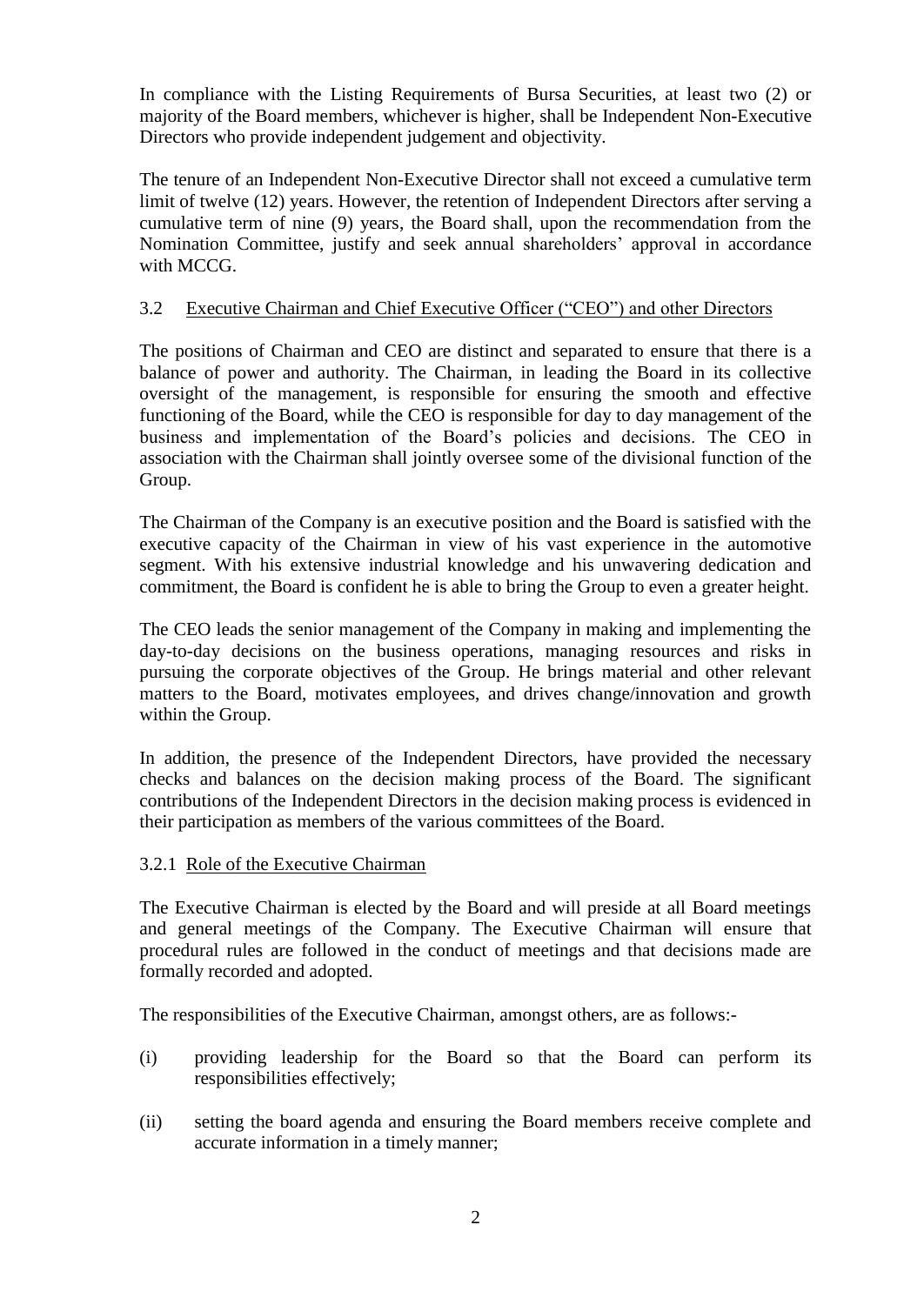- (iii) leading board meetings and discussions to ensure that procedural rules are followed in the conduct of meetings and that decisions made are formally recorded and adopted;
- (iv) encouraging active participation by the Board and allowing dissenting views to be freely expressed;
- (v) managing the interface between Board and management;
- (vi) ensuring appropriate steps are taken to provide effective communication with stakeholders and that their views are communicated to the Board as a whole;
- (vii) leading the Board in establishing and monitoring good corporate governance practice in the Company;
- (viii) Overseeing some of the group's operation, namely sales and marketing, information technology, government & regulatory affairs and planning & distribution;
- (ix) Maintaining regular dialogue with the CEO over other operational matters, such as finance, human resources, corporate planning, internal control, administrative, legal and investor relations; and
- (x) performing other responsibilities, as assigned by the Board from time to time.

#### 3.2.2 Role of the CEO

The CEO (or the Managing Director as the case may be), holds the primary executive responsibility for the Group's business performance and manages the Group in accordance with the strategies and policies approved by the Board.

The responsibilities of the CEO, amongst others, are as follows:-

- (i) focuses on the business and leads the senior management of the Company in making and implementing the day-to-day decisions on the business operations, managing resources and risks in pursuing the corporate objectives of the Group;
- (ii) to develop and implement corporate strategies for the Group;
- (iii) to ensure the efficiency and effectiveness of the Group's operations;
- (iv) to assess the business opportunities which have potential benefit to the Group;
- (v) to bring material and other relevant matters to the attention of the Board in an accurate and timely manner; and
- (vi) to carry out other duties and responsibilities as may be delegated by the Board and/or the Executive Chairman.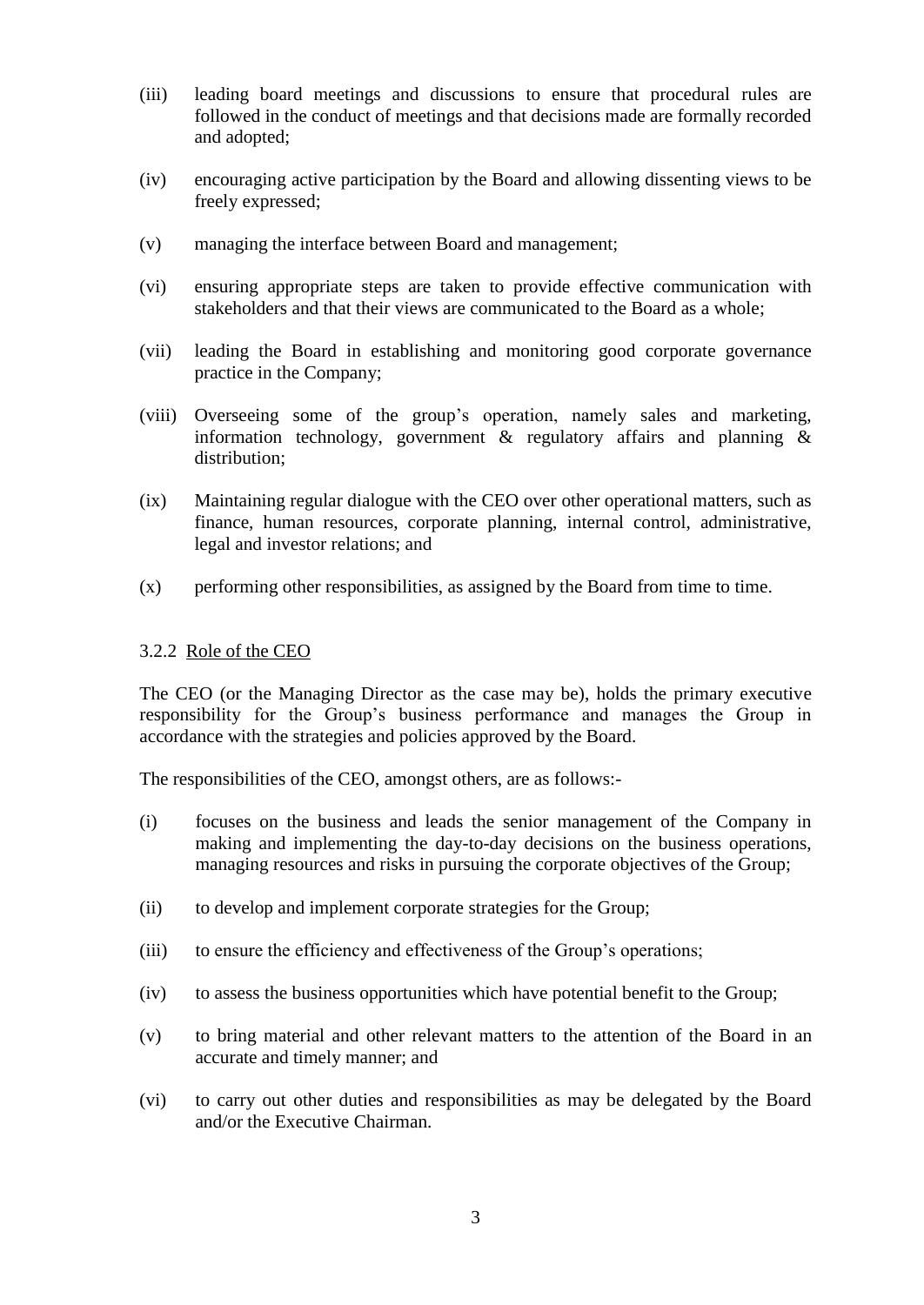## 3.2.3 Role of the Independent Directors

The Independent Directors are not executive directors of the Company and the Group. They are independent of management and free from any significant business or other relationship with the Company or the group. Hence, they are able to provide an unfettered and unbiased independent judgement and to promote good corporate governance in their role as Independent Directors

Their various roles in the Board Committees also contribute towards the enhancement of corporate governance and controls within the Group.

The Board has adopted a definition of independence setting out the interests and relationships to be considered by the Board in assessing the independence of each director in accordance with Paragraph 1.01 of the Listing Requirements of Bursa Securities.

### 3.2.4 Role of Senior Independent Director

The Board has appointed a senior independent director to whom concerns relating to the Company and the Group can be conveyed. The duties of the Senior Independent Director would include the following:-

- (i) acting as a sounding Board for the Executive Chairman;
- (ii) serve as an intermediary for other Director, when necessary; and
- (iii) serve as designated point of contact for shareholders and other stakeholders.

## 3.3 Appointments and Re-elections

The Nomination Committee (and the Remuneration Committee, where relevant) shall assist the Board in identifying and recommending suitable potential candidates with the relevant experience, skills, expertise and diversity (including gender, ethnicity and age) for appointment as a director and for approval by the Board thereafter. Any new director so appointed shall be subject to re-election at the next annual general meeting ("AGM") to be held immediately following the appointment.

At each AGM of the Company, one third (1/3) of the Board members shall retire and be eligible for re-election and that all directors shall submit themselves for re-election once every three (3) years.

### 3.4 Time Commitment for Accepting New Directorship

Directors shall devote sufficient time to carry out their responsibilities. All Directors are expected to commit time as and when required to discharge their duties and responsibilities, besides attending meetings of the Board and Board Committees.

Further, all Board members are required to notify the Executive Chairman of the Board before accepting any new directorships outside the Group and indicating the time that will be spent on the new directorship. Similarly, the Executive Chairman of the Board shall also do likewise before taking up any additional appointment of directorships.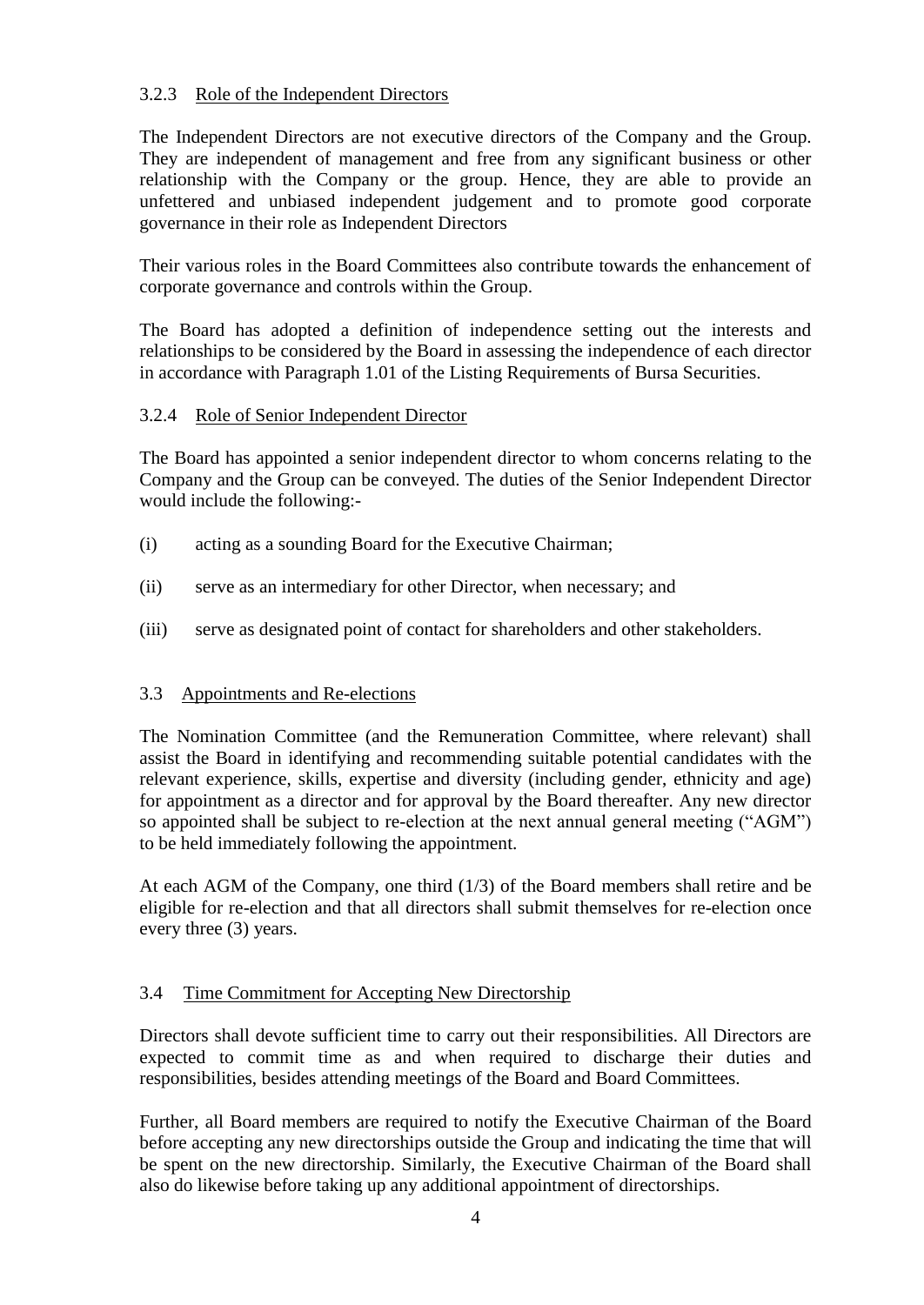A Director of the Company or Group shall not hold more than five (5) directorships in listed issuers, as stipulated by the Listing Requirements of Bursa Securities.

## 3.5 Directors' Induction and Training

All newly appointed directors will be briefed on the structure and the business activities of the Group and are required to attend the Mandatory Accreditation Programme as required under the Listing Requirements of Bursa Securities within four (4) months from the date of appointment.

All directors are encouraged to attend a continuous education or suitable training programme each year to ensure that each director receives regular briefings and updates on changes in risks, laws and regulations, economic scenario and the industry climate affecting the business, and to continuously upgrade their knowledge and understanding of their roles and responsibilities as directors.

All training attended by Directors must be disclosed in the Company's Annual Report. In exceptional circumstances where any director has not attended any training during the financial year, valid justifications for the non-attendance of such director must be disclosed.

# **4. DUTIES AND RESPONSIBILITIES**

The Board is the ultimate decision making body of the Company with the exception of matters requiring shareholders' approval. The Board has, inter-alia, the following key duties and responsibilities, so as to facilitate the discharge of the Board's stewardship in the pursuit of the best interest of the Company and the Group:-

- (1) Oversee and monitor the conduct of the businesses and financial performance and major capital commitments of the Company and the Group;
- (2) Review and adopt budgets and financial results of the Company and the Group, monitor compliance with applicable accounting standards and the integrity and adequacy of financial and non-financial information disclosure of the Company and the Group;
- (3) Review, challenge, decide on management's proposals for the Group, monitor its implementation by management and approve any major corporate proposals, new business ventures or joint ventures of the Group;
- (4) Supervise and assess management performance to determine whether the business is properly managed;
- (5) Identify principal risks and ensuring the implementation of appropriate internal controls and mitigation measures, that is:-
	- (i) Understand and assess the principal risks of the Company and the Group's business and recognise that business decisions involve the taking of appropriate risks; and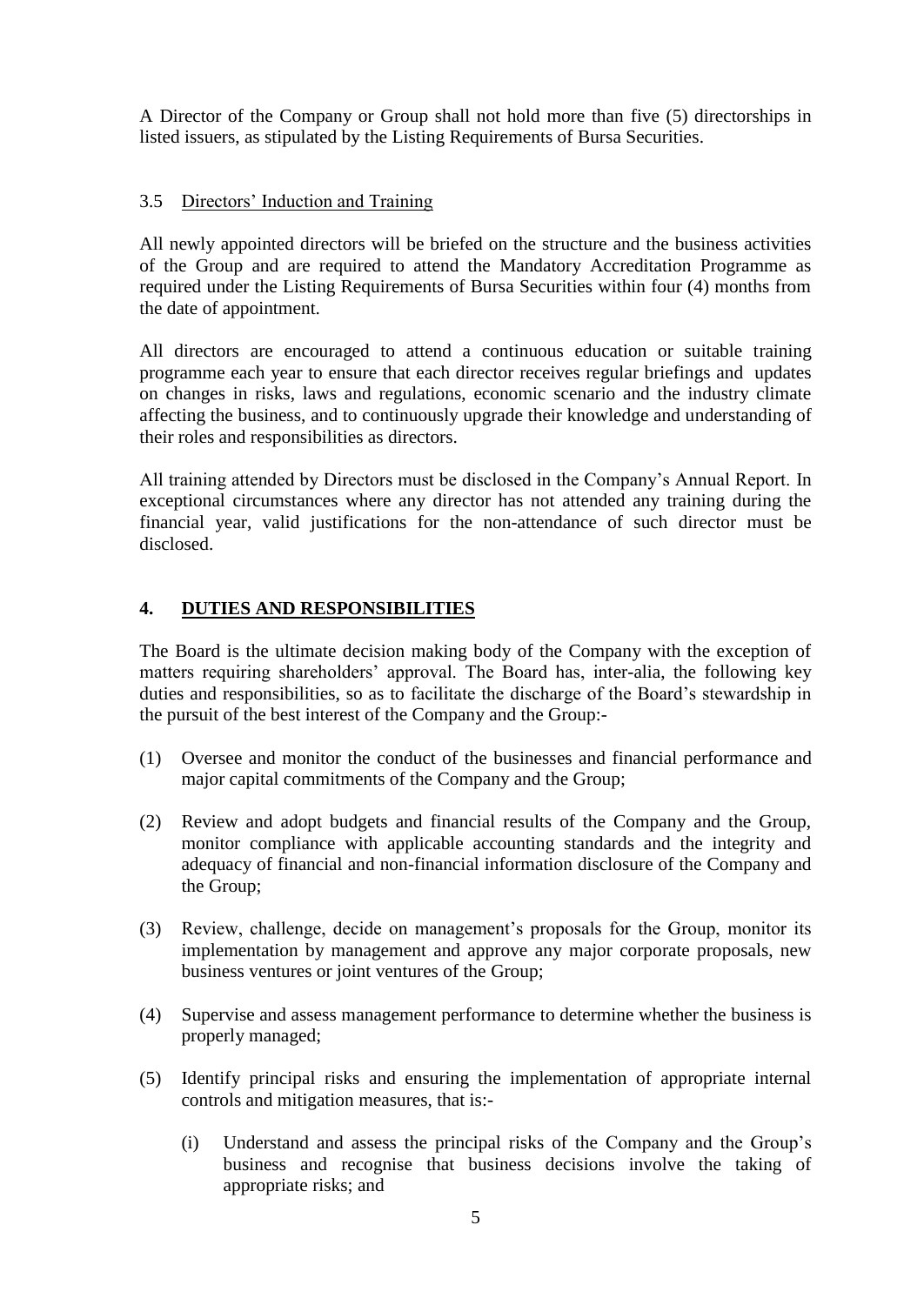- (ii) Set the risk appetite within which the Board expects Management to operate and ensure that there is an appropriate risk management framework to identify, analyse, evaluate, manage and monitor significant financial and non-financial risks;
- (6) Identify principal risks, understand and assess the principal risks of the Company's business and recognize that business decisions involve the taking of appropriate risk and implement an appropriate risk management framework to manage these risks;
- (7) Set the risk appetite which the board expects management to operate and ensure that there is an appropriate risk management framework to identify, analyse, evaluate, manage and monitor significant financial and non-financial risk;
- (8) Establish and oversee a succession planning programme for the Company and the Group to ensure that senior management has the necessary skills and experience, and there are measures in place to provide for the orderly succession of board and senior management including the remuneration and compensation policy thereof;
- (9) Establish, review and implement corporate communication policies and procedures with the shareholders and investors, other key stakeholders and the public to enable effective communication;
- (10) Review and determine the adequacy and integrity of the internal controls systems and management information of the Company and the Group;
- (11) Develop a corporate code of conduct to address, amongst others, any conflicts of interest relating to directors, major shareholders and/or management; and
- (12) Promote good corporate governance culture together with senior management within the Company which reinforces ethical, prudent and professional behaviour.

## **5. MATTERS RESERVED FOR THE BOARD**

The following are matters specifically reserved for the Board's deliberation and decisionmaking:-

- (1) Review, evaluate, adopt and approve the policies and strategic plans for the Company and the Group to ensure that the strategic plan of the Company and the Group supports long term value creation and includes strategies on economic, environmental and social considerations underpinning sustainability;
- (2) Review, evaluate and approve any material acquisitions and disposals of undertakings and assets in the Group;
- (3) Approval of annual budgets, including major capital commitments and capital expenditure budgets;
- (4) Approval of new major ventures;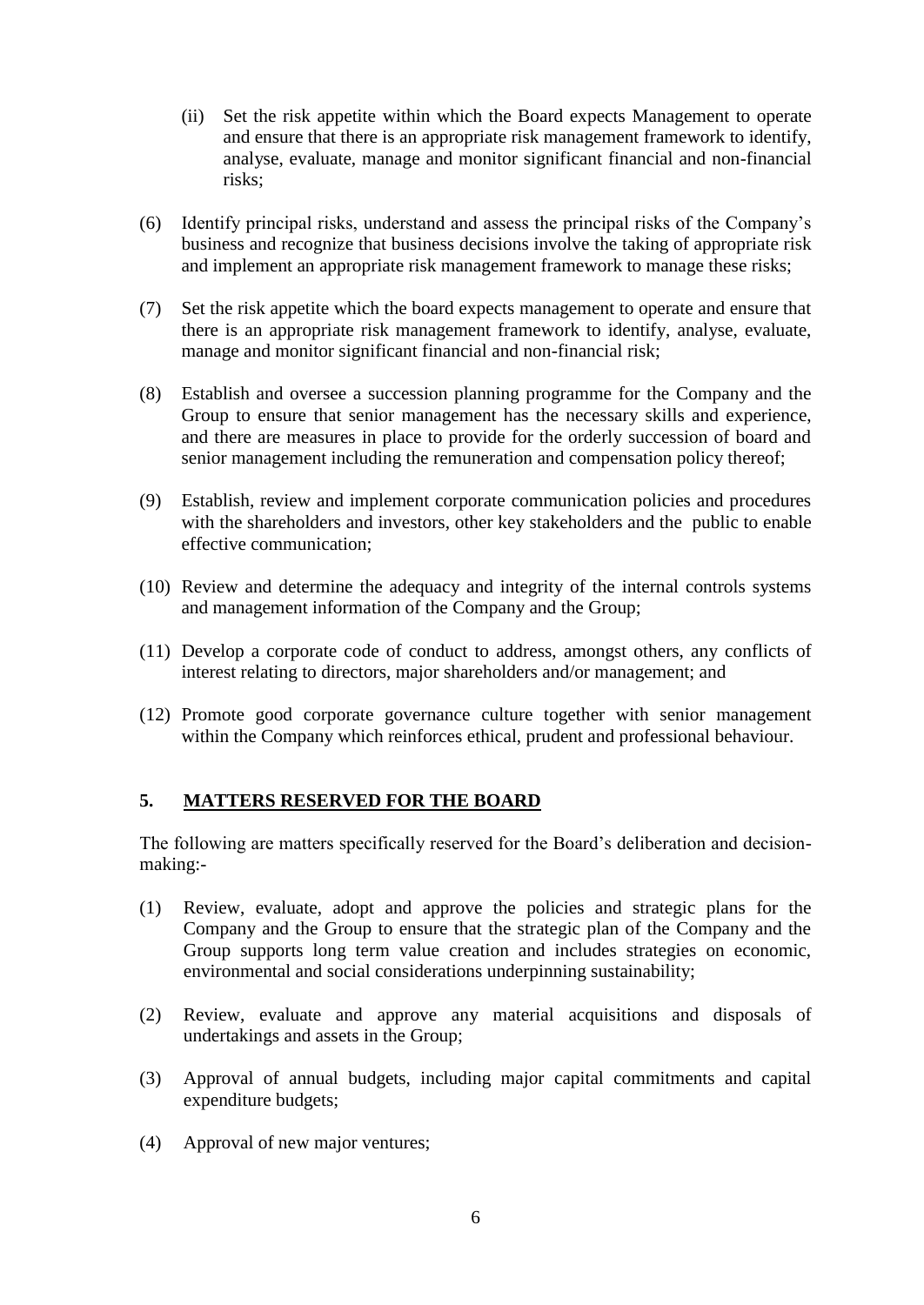- (5) Appointment of all other Board members, Board Committee members, Chief Executive Officers, Managing Director and the Company Secretary; and
- (6) Any other matters which are required to be approved by the Board pursuant to the applicable rules, laws and regulations.

## **6. DELEGATION TO MANAGEMENT**

The Board delegates its day to day powers and duties to the CEO. In discharging the responsibilities, the CEO may delegate appropriate functions to any member of senior management, who shall report to CEO.

Any matters or transactions beyond the delegation of authority of the CEO and the senior management must be referred to the Board for approval.

# **7. BOARD COMMITTEES**

The Board may from time to time establish appropriate Committees to assist in carrying out its duties and responsibilities.

The Committees that have been established by the Board are as follows:-

- a) Audit Committee
- b) Nomination Committee
- c) Remuneration Committee
- d) Risk Management Committee
- e) Employees Share Scheme Committee
- f) Sustainability Working Committee

Each Committee's role has been spelt out in its own specific terms of reference as approved by the Board. The powers and authority delegated to these Committees are also set out in the terms of reference of each of the Committees. The terms of reference of the Committees will be reviewed periodically and amended accordingly after approval by the Board. The Chairmen of all Committees shall be available at the Company's AGM and all other general meetings to respond to relevant questions or queries.

The Board may also establish and delegate specific functions to ad-hoc committees as and when required.

The evaluation of the Committees and its members, including the Chairman thereof, will be performed annually.

The existence of the Committees does not diminish the Board's ultimate responsibility over the functions and duties of these Committees.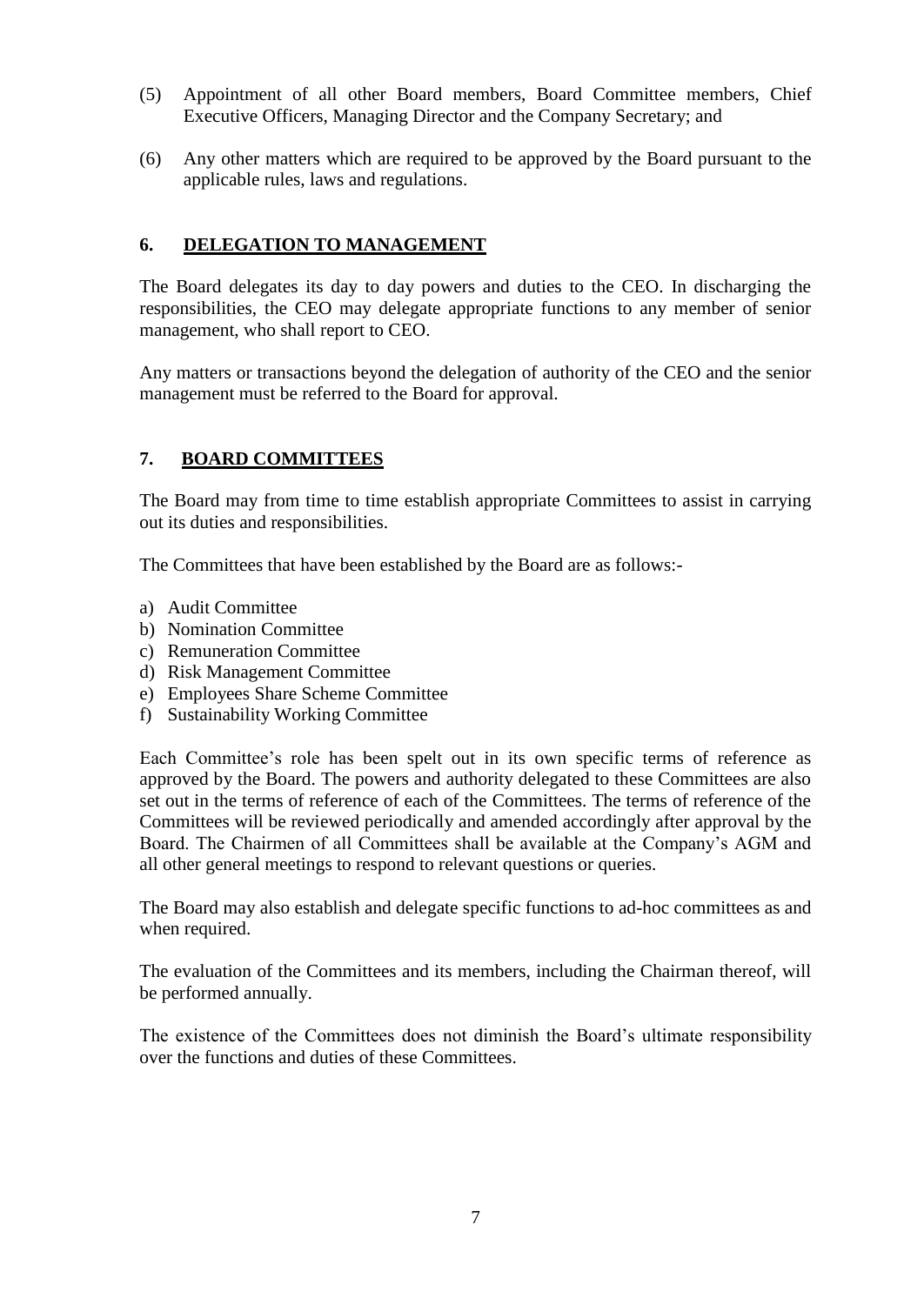# **8. BOARD MEETINGS**

Meetings of the Board will be held as frequently as the Board considers appropriate in order to discharge its duties as set out in this Charter but it will normally meet not less than five (5) times a year. Any Board member may call further meetings, if required.

Unless otherwise determined by the Directors, three (3) business days' notice of all Board meetings shall be given to all Directors, except meetings called on an ad-hoc basis for special matters, where reasonable notice of the meeting shall be sufficient.

The proceedings of the Board will be governed by the Company's Articles of Association. The Executive Chairman, at his discretion, may invite the senior management or other senior executives or professional advisers to attend and to be heard at the Board meetings.

Board members must attend all scheduled meetings of the Board, including meetings called on an ad-hoc basis for special matters unless prior apology, with reasons, has been submitted to the Executive Chairman or Company Secretary. If the Chairman of the Board is absent from a meeting, the directors present must elect one of the directors present to act as chairman.

A detailed agenda, together with the supporting documentation, shall be circulated at least five (5) business days or such earlier period as agreed by the Board prior to each meeting, in advance of each meeting to the members of the Board and other invitees. Board members must be fully prepared for Board meetings and be able to provide appropriate and constructive input on the relevant agenda presented for deliberations, discussion and decisions at the Board meetings.

# **9. ROLES AND RESPONSIBILITIES OF COMPANY SECRETARY**

The Company Secretary is the secretary to the Board and through the Executive Chairman plays an important role in good governance by helping the Board and its Committees function effectively and in accordance with their terms of reference and best practices. The Company Secretary shall be suitably qualified, competent and capable of carrying out the duties required of the post.

The roles and responsibilities of the Company Secretary, amongst other, are as follows:-

- attend, record minutes of all Board and the relevant committee meetings and facilitate Board communication. The minutes must be completed as soon as possible after the meeting and circulated to the Chairman and members of the Board for review thereof. The minutes must be formally approved by the Board at its next scheduled meeting;
- advise the Board on corporate disclosures and compliance with company and securities regulations and Listing Requirements of Bursa Securities;
- advise the Board on its obligatory requirements to disclose material information to shareholders and financial markets in a timely manner;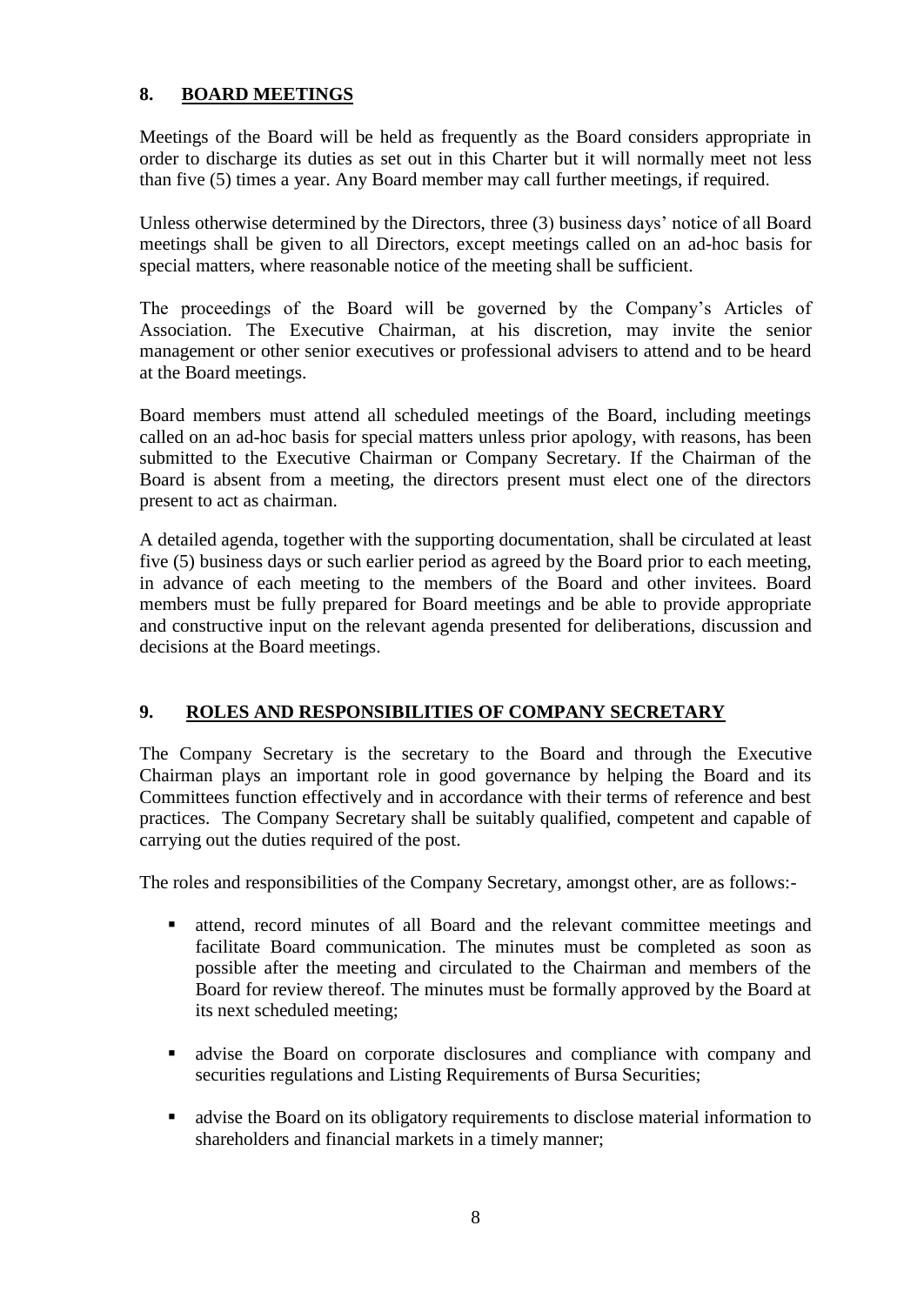- ensure adherence to the respective policies and procedures of the Board and Board Committee;
- facilitate the orientation of new directors and assist in directors' training and development;
- **n** manage processes pertaining to the AGM and other general meetings;
- maintain statutory records in accordance with legal requirements;
- monitor corporate governance developments and assist the Board in applying governance practices to meet the Board's needs and stakeholders' expectations;
- notify the Executive Chairman and the Board of any possible violations of regulatory requirements;
- provide updates and assist the Board with interpreting regulatory requirements related to Company and securities regulations as well as Listing Requirements of Bursa Securities; and
- serve as a focal point for stakeholders' communication and engagement on corporate governance issues.

The appointment and removal of the Company Secretary shall be approved by the Board.

### **10. ACCESS TO INFORMATION AND INDEPENDENT ADVICE**

The Board shall have unrestricted access to the management and to all Company information, documents, records and property.

The Board will ensure that every Board member has access to independent professional advice, both inside and outside the Company, as and when they consider necessary, in order for them to properly perform their duties.

Individual Board members who wish to seek external independent professional advice shall obtain prior approval of the Executive Chairman which will not be unreasonably withheld or delayed, and which will be at the Company's expense and such professional advice shall be made available to all Board members as appropriate, thereafter.

## **11. CODE OF ETHICS AND CONDUCT**

As prescribed by Section 213 of the Companies Act 2016, the Directors shall at all times act in good faith and in the best interest of the Company.

The Board is required to observe the Directors' Code of Ethics as follows:-

(a) A director must act honestly, in good faith and in the best interest of the Company as a whole.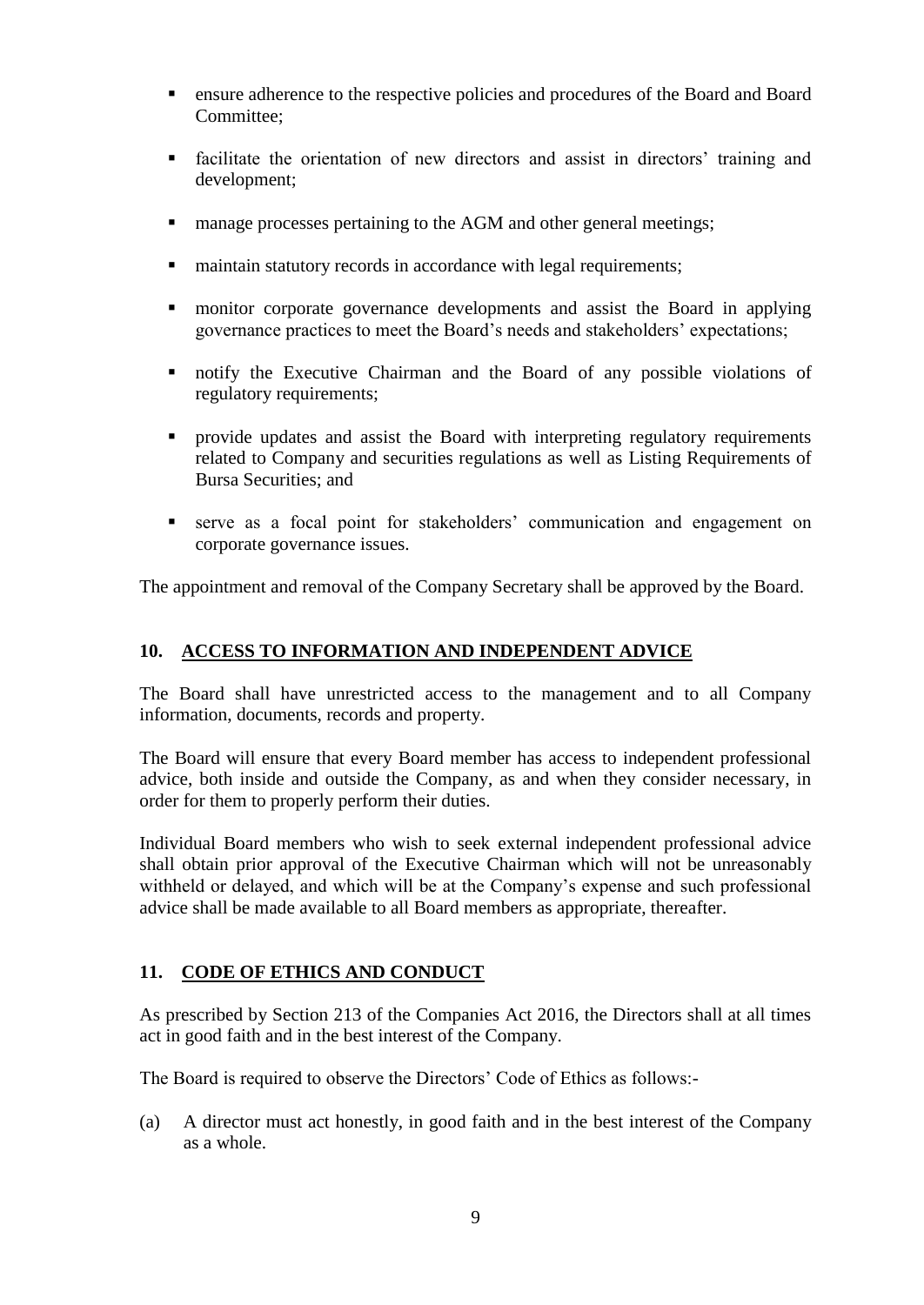- (b) A director has to use due care and diligence in fulfilling the functions of office and exercising the powers attached to that office.
- (c) A director must use the powers of office for a proper purpose, in the best interests of the Company as a whole.
- (d) A director must recognise that the primary responsibility is to the Company's shareholders as a whole but should, where appropriate, have regard for the interests of all stakeholders of the Company.
- (e) A director must not make improper use of information acquired as a director.
- (f) A director must not take improper advantage of the position as a director.
- (g) A director must not allow personal interests, or the interest of any associated person, to conflict with the interests of the Company. A Director who is in any way, whether directly or indirectly, interested in a contract or proposed contract with the Company shall declare the Director's interest in accordance with the Companies Act 2016. Interested Directors should abstain from discussion or decisions on matters in which they have a conflicting interest, unless resolved otherwise by the other members of the Board.
- (h) A director has an obligation to be independent in judgment and actions and to take all reasonable steps to be satisfied as to the soundness of all decisions taken by the Board of Directors.
- (i) Confidential information received by a director in the course of the exercise of their duties as a director of the Company remains the property of the Company and it is authorised by the Company or the Board, improper to disclose it, or allow it to be disclosed, unless that disclosure has been or the person from whom the information is provided, or is required by law.

Further, the Group is committed to the highest standards of professional and personal conduct in all its business activities. The Group has in place Code of Conduct and Business Ethics which clearly articulates the policies and procedures in managing conflicts of interest, preventing the abuse of power, corruption, insider trading, money laundering and unethical conduct or violation of laws, rules and regulations.

The Group communicates the Code of Conduct to all Directors and employees upon their appointment/employment and is also made available on the Company's website.

# **12. DECLARATION OF INTERESTS**

Subject to the requirements of any acts, rules or regulations that are in force from time to time and in addition to such mandatory requirements, members of the Board are required to notify the Company Secretary of any changes in the following:

- Shareholding in the Company and its related corporations, whether direct or indirect; and
- Directorships or interests in any other corporations.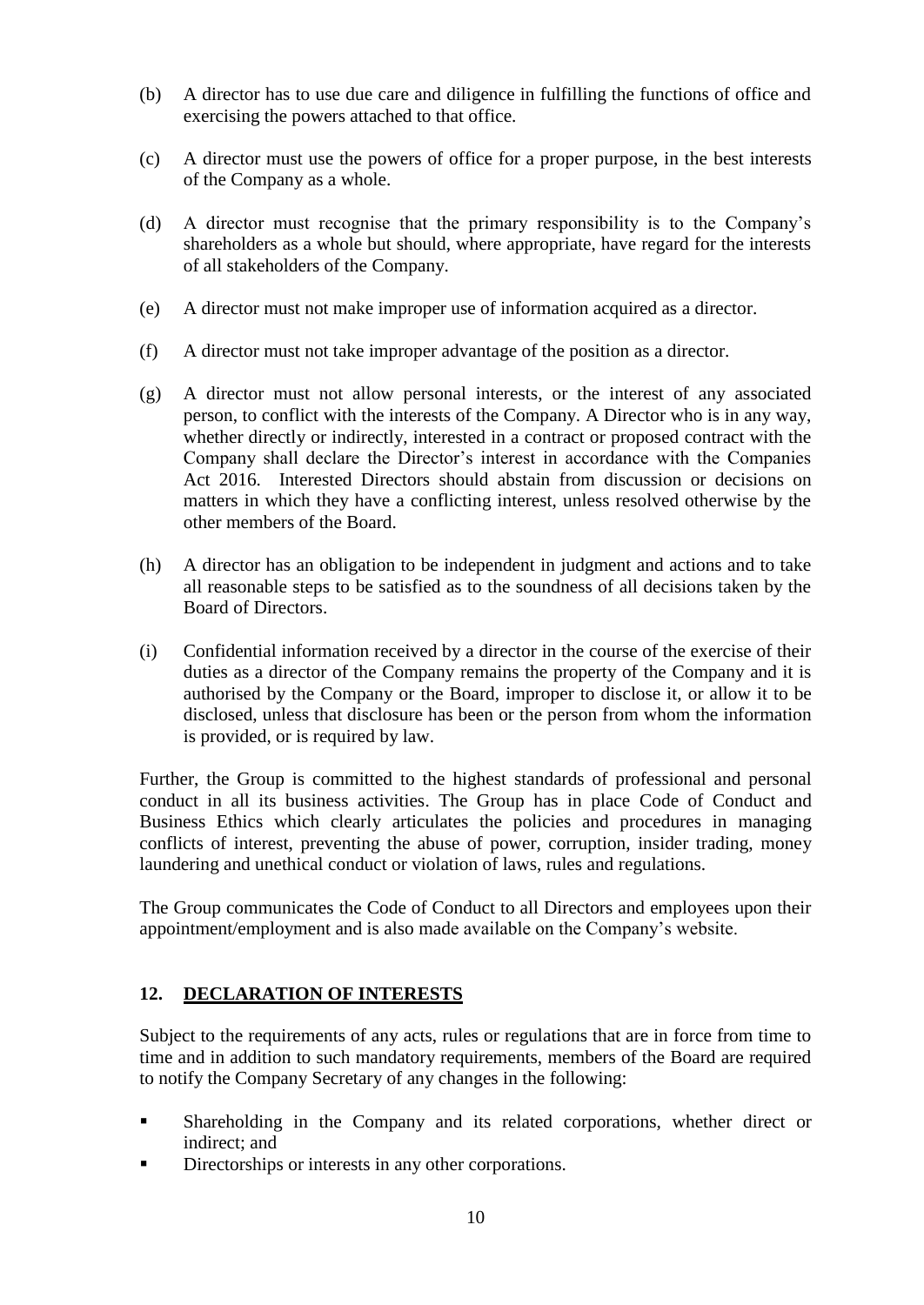In addition to the above, members of the Board who has a material interest, either directly or through a partner, spouse or close relative, in matters being considered by, or likely to be considered by the Board should declare that interest.

Such declarations should describe the interest clearly and state whether it carries direct or indirect financial benefits.

Relevant interests in this context are as follows:

- Executive and Non-Executive Directorships of, significant shareholdings in, or employment by, public or private companies likely or possibly seeking to do business with the Company.
- Ownership or part-ownership of, or employment by, businesses or consultancies likely or possibly seeking to do business with the Company.

## **13. BOARD AND MEMBER ASSESSMENT**

The Nomination Committee is entrusted by the Board to review the performance and effectiveness of the Board and Board Committees, including individual Directors, annually. Their responses are collated and their summary of findings and recommendations will be submitted to the Nomination Committee for deliberation, after which, the findings and recommendations shall be escalated to the Board for further review and action.

## **14. STAKEHOLDERS COMMUNICATION**

The Company recognizes the importance of dialogue with stakeholders as it enables the Company to understand stakeholders' concern and to take these concerns into account when making decisions. The stakeholders must be informed of all material business matters affecting the Company and the communications with stakeholders can be achieved through various channels as follows:-

- (i) quarterly announcement on financial results and relevant announcements;
- (ii) circular, annual report;
- (iii) general meetings with shareholders;
- (iv) organizing and meeting with investor, analyst, fund manager and briefing; where appropriate; and
- (v) use of information technology for effective dissemination of information (website social media and etc).